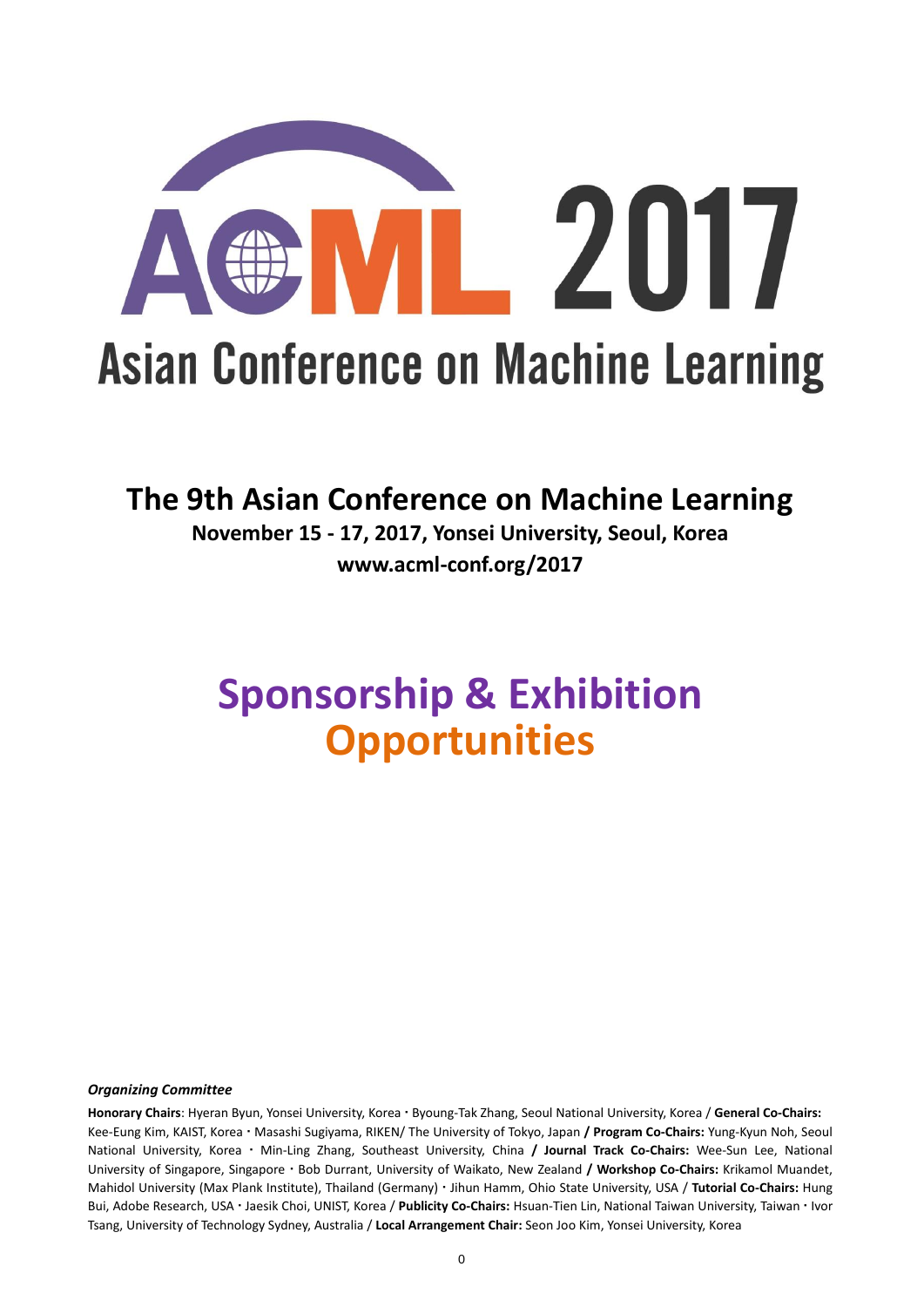

# **ACML 2017 Synopsys**

아시아 기계학습 국제학술회의 개요

### Meeting: The 9th Asian Conference on Machine Learning

행사명: 아시아 기계학습 국제학술회의 (약칭 ACML 2017)

Date: November 15 (Wed) – 17 (Fri), 2017 날짜: 2017년 11월 15일(수) - 17일(금)

Venue: Baekyang Hall, Yonsei University, Seoul, Korea 장소: 서울 연세대 백양누리

Website: www.acml-conf.org/2017

### No of Expected participants: Over 200 people

예상 참가인원: 200명

### Highlighting Programs 예상 프로그램

- 
- 
- 
- 
- Oral Presentation Sessions 구두발표: 11월15일-17일
- Poster Presentation Sessions 포스터발표: 11월16일-17일
- Conference Banquet 리셉션: 11월15일(수)
- 

- Exhibition 전시회: 11월15일-17일 사이
	- Workshops and Tutorials 워크샵 및 단기강좌: 11월15일(수)
- Welcome Reception 후영 리셉션: 11월15일(수)
- Plenary Sessions 기조연설: 11월16일-17일
	-
	-
	-
- Farewell Party 2008 만찬: 11월16일(목)

### **Machine Learning Scope** 기계학습 전시 및 발표 분야

• Learning problems

Active learning/ Bayesian machine learning/ Deep learning, latent variable models/ Dimensionality reduction/ Feature selection/ Graphical models/ Learning for big data/ Learning in graphs/ Multiple instance learning/ Multi-objective learning/ Multi-task learning/ Semi-supervised learning/ Sparse learning/ Structured output learning/ Supervised learning/ Online learning/ Transfer learning/ Unsupervised learning

- Analysis of learning systems Computational learning theory/ Experimental evaluation/ Knowledge refinement/ Reproducible research/ Statistical learning theory
- Applications Bioinformatics/ Biomedical information/ Collaborative filtering/ Healthcare/ Computer vision/ Human activity recognition/ Information retrieval/ Natural language processing/ Social networks

Web search/ Intelligent robot technology

• Learning in knowledge-intensive systems Knowledge refinement and theory revision/ Multi-strategy learning/ Other systems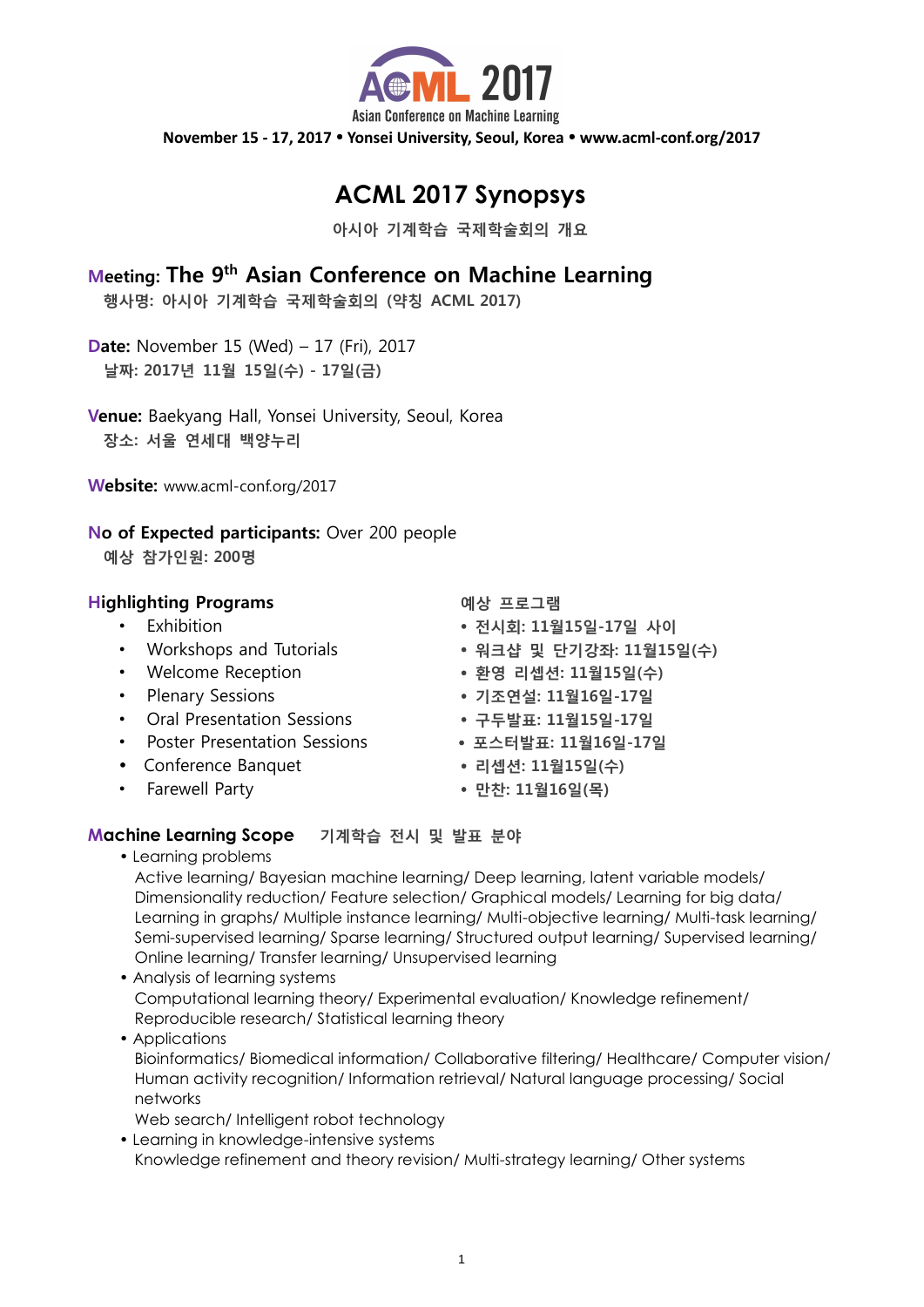# **Sponsorship Opportunities & Benefits**

#### **Full Set of Sponsorship Benefits**

The organizer offers you three levels of full set of sponsorship including Bronze, Silver and Gold. The benefits of each full set are as follows;

| Category                      | <b>Benefits</b>                                                                       | <b>Bronze</b>            | <b>Silver</b>                         | Gold                        |
|-------------------------------|---------------------------------------------------------------------------------------|--------------------------|---------------------------------------|-----------------------------|
| Online                        | • Company name and logo at the conference web-site with<br>hotlink to company website |                          |                                       |                             |
| On-site                       | • Company name and logo on the banner                                                 |                          |                                       |                             |
| Printing                      | Company name and logo on Final Program and digital<br>$\bullet$<br>proceedings        |                          |                                       |                             |
| Exhibit<br>of<br>No.<br>Stand | • Exhibit space with a table and a board                                              |                          | $\overline{2}$                        | 3                           |
| of<br>No.<br>Registration     | • Full conference registrations                                                       |                          | $\overline{2}$                        | 3                           |
| Others                        | • A promotional leaflet inserted in a registration kit                                |                          |                                       |                             |
|                               |                                                                                       | <b>KRW 5M</b><br>(US55K) | <b>KRW 7M</b><br>(US <sub>57K</sub> ) | <b>KRW 10M</b><br>(US\$10K) |

#### **Exclusive Opportunities of Sponsorship**

Your organization can advertise your goods or service on-site at one of the specific events. Customized sponsorship program offers you the exclusive opportunities to maximize a promotional effect. It is on basis of first comes, first served.

| <b>Item</b>                           | <b>Opportunities</b>                                                   | Code <sub>#</sub> |
|---------------------------------------|------------------------------------------------------------------------|-------------------|
| <b>Welcome Reception</b><br>on Nov 15 | Promotional video or oral presentation for 10 min before the reception | <b>WP</b>         |
| Luncheon<br>on Nov 16                 | Promotional video or oral presentation during luncheon                 | LC1               |
| Luncheon<br>on Nov 17                 | Promotional video or oral presentation during luncheon                 | LC2               |
| Conference Banquet<br>on Nov 16       | Promotional video or oral presentation for 10 min at the banquet       | CB                |
| <b>Farewell Party</b><br>on Nov 17    | Promotional video or oral presentation for 10 min before the reception | <b>FP</b>         |
| <b>Plenary Sessions</b>               | Promotional video for one min before the plenary talks                 | <b>PS</b>         |
| Conference Bag                        | Printed logo on the conference bag                                     | CB                |
| Scholarship                           | Five full conference registration fees                                 | <b>SS</b>         |